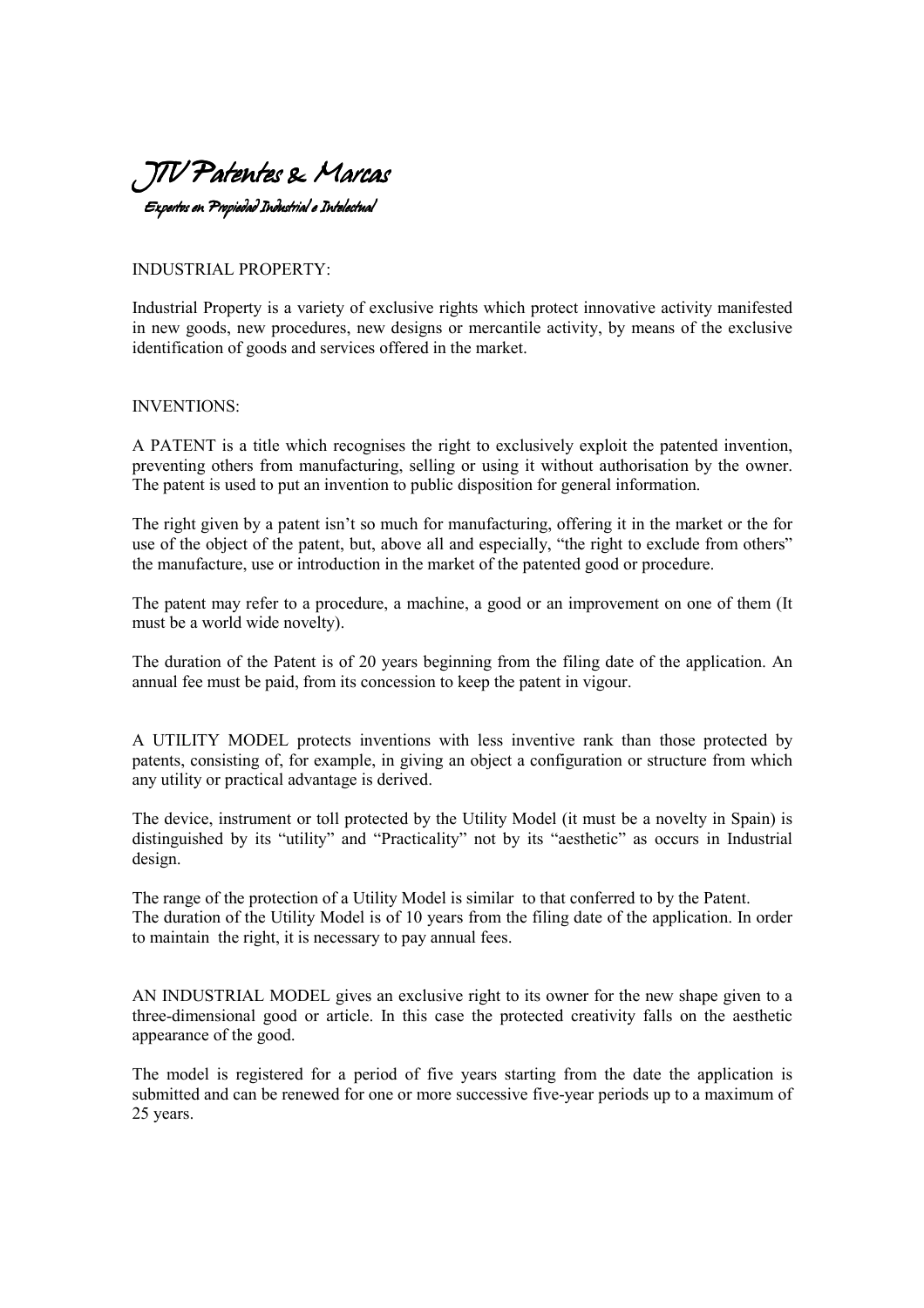AN INDUSTRIAL DESIGN gives an exclusive right to its owner on all new disposition or combinations of lines or colours, applicable within commercial purpose for the ornamentation of a two-dimensional product or article.

The design is registered for a period of five years starting from the date the application is submitted and can be renewed for one or more successive five-year periods up to a maximum of 25 years.

DISTINCTIVE SIGN:

A TRADEMARK is a title which gives the exclusive right of use to a certain identification of a good or service in the market.

The trademark can be words or combinations of words, images, figures, symbols, graphics, letters, numbers, three-dimensional shapes (covers, boxes, good form or its representation).

Duration: 10 years renewable for periods of the identical duration.

A TRADE NAME is a title which gives the exclusive right of use to any sign or denomination as identification of a legal or natural person in the exercise of its business activity. The commercial names, as a title of industrial property, are independent of the corporate name inscribed in the Mercantile Register.

Duration: 10 years renewable for periods of the identical duration.

## INTELLECTUAL PROPERTY:

THE AUTHOR RIGHT (Intellectual Property in Spain) is regulated by the Legislative Royal Decree 1/1996 on April 12, which adapt and harmonise the several legal dispositions about Intellectual Property.

On the other hand, it must be noted that Spain is a member of the Berne Agreement on Intellectual Property, in which is it established the reciprocity in the protection between member states.

The law establishes that the Intellectual Property of a literary, artistic or scientific work corresponds to the author only by the fact of its creation.

 On the other hand, it is important to make clear that the right of Intellectual property is independent and accumulative to other kinds of rights, such as the Industrial Property rights.

The Intellectual Property Register is unique for Spain and depends on the Ministry of Culture.